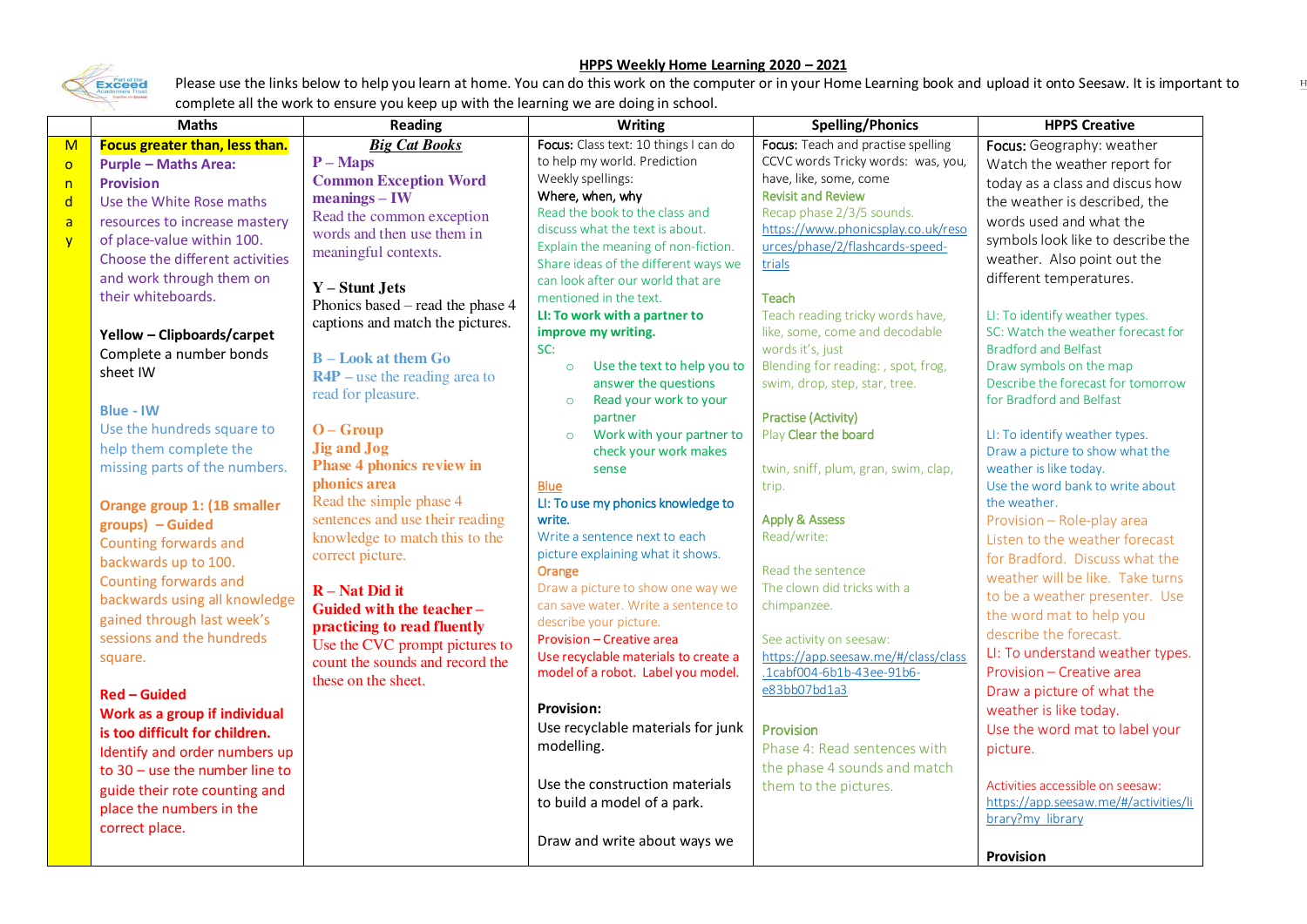|              | <b>PROVISION Water Area:</b><br>Orange group 2 (1B smaller<br>groups)<br>Using the tens and ones to<br>make numbers up to 20, using<br>the pebbles to choose. |                                                                     | can help our world.<br>Write a set of instructions of<br>how to brush our teeth. |                                                                 | Take turns to be weather<br>presenters and describe the<br>weather for today.<br>Role play area:<br>Draw a picture of what the<br>weather is like today and use<br>the word mat to describe it.<br>Use the information cards to<br>describe the weather in Spring.<br>Complete a weather diary for<br>this week. |
|--------------|---------------------------------------------------------------------------------------------------------------------------------------------------------------|---------------------------------------------------------------------|----------------------------------------------------------------------------------|-----------------------------------------------------------------|------------------------------------------------------------------------------------------------------------------------------------------------------------------------------------------------------------------------------------------------------------------------------------------------------------------|
|              | <b>Purple - Clipboards/carpet</b>                                                                                                                             | <b>Big Cat Books</b>                                                | Focus: Class text: 10 things I can do                                            | Focus: Teach and practise spelling                              | Focus: Geography: weather                                                                                                                                                                                                                                                                                        |
| $\mathsf{u}$ | Complete a number bonds                                                                                                                                       | $P-Maps$                                                            | to help my world.                                                                | CCVC words Tricky words: was, you                               | LI: To explain which clothes I                                                                                                                                                                                                                                                                                   |
| e            | sheet IW                                                                                                                                                      | <b>IW-Tell me grid</b>                                              | Weekly spellings:                                                                |                                                                 | would wear in warm or cold                                                                                                                                                                                                                                                                                       |
| -S           |                                                                                                                                                               | Use the tell me grid questions                                      | There, have, you                                                                 | <b>Revisit and Review</b>                                       | weather.                                                                                                                                                                                                                                                                                                         |
| d            | Yellow - IW                                                                                                                                                   | and the book to find information,                                   | LI: To use my phonics knowledge to                                               | Recap phase 2/3/5 sounds.<br>https://www.phonicsplay.co.uk/reso | Describe what the weather is                                                                                                                                                                                                                                                                                     |
| a            | Use the hundreds square to                                                                                                                                    | the people; places; purpose; facts                                  | write.                                                                           | urces/phase/2/flashcards-speed-                                 | like today and draw a picture to                                                                                                                                                                                                                                                                                 |
| V            | help them complete the                                                                                                                                        | about their text.                                                   | Use the text to show two ways we                                                 | trials                                                          | show this.                                                                                                                                                                                                                                                                                                       |
|              | missing parts of the numbers.                                                                                                                                 |                                                                     | can save electricity. Draw pictures                                              | <b>Teach</b>                                                    | Describe what you might wear                                                                                                                                                                                                                                                                                     |
|              |                                                                                                                                                               | Y – Stunt Jets                                                      | and write sentences to describe                                                  | Blending for reading: Countdown                                 | or do in this weather.LI: To                                                                                                                                                                                                                                                                                     |
|              | <b>Blue - Guided</b>                                                                                                                                          | <b>Guided Work</b>                                                  | them.                                                                            | speck, green, fresh, steep, smell,                              | identify weather types.                                                                                                                                                                                                                                                                                          |
|              | - Guided                                                                                                                                                      | <b>Inference</b>                                                    | Write a sentence next to each                                                    | track, spin.                                                    | SC:                                                                                                                                                                                                                                                                                                              |
|              | Counting forwards and                                                                                                                                         | Roll on the Wall: Identify how                                      | picture explaining what it shows.                                                | <b>Practise (Activity)</b>                                      | O Watch the weather forecast                                                                                                                                                                                                                                                                                     |
|              | backwards up to 100.                                                                                                                                          | the characters are feeling on<br>page 13 and discuss the reasons    | LI: To read my work and check it                                                 | Sentence and picture matching                                   | for Bradford and Belfast                                                                                                                                                                                                                                                                                         |
|              | Counting forwards and                                                                                                                                         |                                                                     | makes sense.                                                                     | <b>Word Bank</b>                                                | o Draw symbols on the map                                                                                                                                                                                                                                                                                        |
|              | backwards using all knowledge                                                                                                                                 | why you think this, record your<br>answers on the roll on the wall. | SC:                                                                              | brown, sport, trash, start flag, spear,                         | o Describe the forecast for                                                                                                                                                                                                                                                                                      |
|              | gained through last week's                                                                                                                                    |                                                                     | Use the text to help you to<br>$\circ$                                           | spoil, spoon.                                                   | tomorrow for Bradford and                                                                                                                                                                                                                                                                                        |
|              | sessions and the hundreds                                                                                                                                     | <b>B</b> – Look At them Go                                          | answer the questions<br>Record your ideas                                        | <b>Apply &amp; Assess</b>                                       | <b>Belfast</b>                                                                                                                                                                                                                                                                                                   |
|              | square - Adapt by providing                                                                                                                                   | <b>Guided Work</b>                                                  | $\circ$<br>Read your work to check it<br>$\circ$                                 | Read/write:                                                     | Provision - Role-play Area                                                                                                                                                                                                                                                                                       |
|              | more number tracks.                                                                                                                                           | <b>Inference</b>                                                    | makes sense                                                                      | A crab crept into a crack in the rock.                          | Discuss the different types of                                                                                                                                                                                                                                                                                   |
|              |                                                                                                                                                               | Roll on the Wall: Identify how                                      | LI: To read my work and check it                                                 | See activity on seesaw:                                         | weather. Draw pictures to show                                                                                                                                                                                                                                                                                   |
|              | Orange group 2: (1B smaller                                                                                                                                   | the characters are feeling on                                       | makes sense.                                                                     | https://app.seesaw.me/#/class/class                             | four different weather types.                                                                                                                                                                                                                                                                                    |
|              |                                                                                                                                                               | page 7 and discuss the reasons                                      | SC:                                                                              | .1cabf004-6b1b-43ee-91b6-                                       | Label your picture.                                                                                                                                                                                                                                                                                              |
|              | groups)<br>- Guided                                                                                                                                           | why you think this, record your                                     | Use the text to help you to<br>$\circ$                                           | e83bb07bd1a3                                                    | Provision - Role-play area                                                                                                                                                                                                                                                                                       |
|              | Identifying more or less than                                                                                                                                 | answers on the roll on the wall.                                    | answer the questions                                                             |                                                                 | Listen to the weather forecast                                                                                                                                                                                                                                                                                   |
|              | given amounts - use the                                                                                                                                       |                                                                     | Record your ideas<br>$\circ$                                                     | Provision                                                       | for Bradford. Discuss what the                                                                                                                                                                                                                                                                                   |
|              | number line to assist them. -                                                                                                                                 | $O - J$ ig and $J$ og                                               | Read your work to check it<br>$\circ$                                            | Phase 4: Read sentences with                                    | weather will be like. Take turns                                                                                                                                                                                                                                                                                 |
|              |                                                                                                                                                               | Phase 3 phonics -                                                   | makes sense                                                                      | the phase 4 sounds and match                                    |                                                                                                                                                                                                                                                                                                                  |
|              | numbers up to 20.                                                                                                                                             | Use the text to find words                                          | Draw a picture to show one way we                                                | them to the pictures.                                           | to be a weather presenter. Use                                                                                                                                                                                                                                                                                   |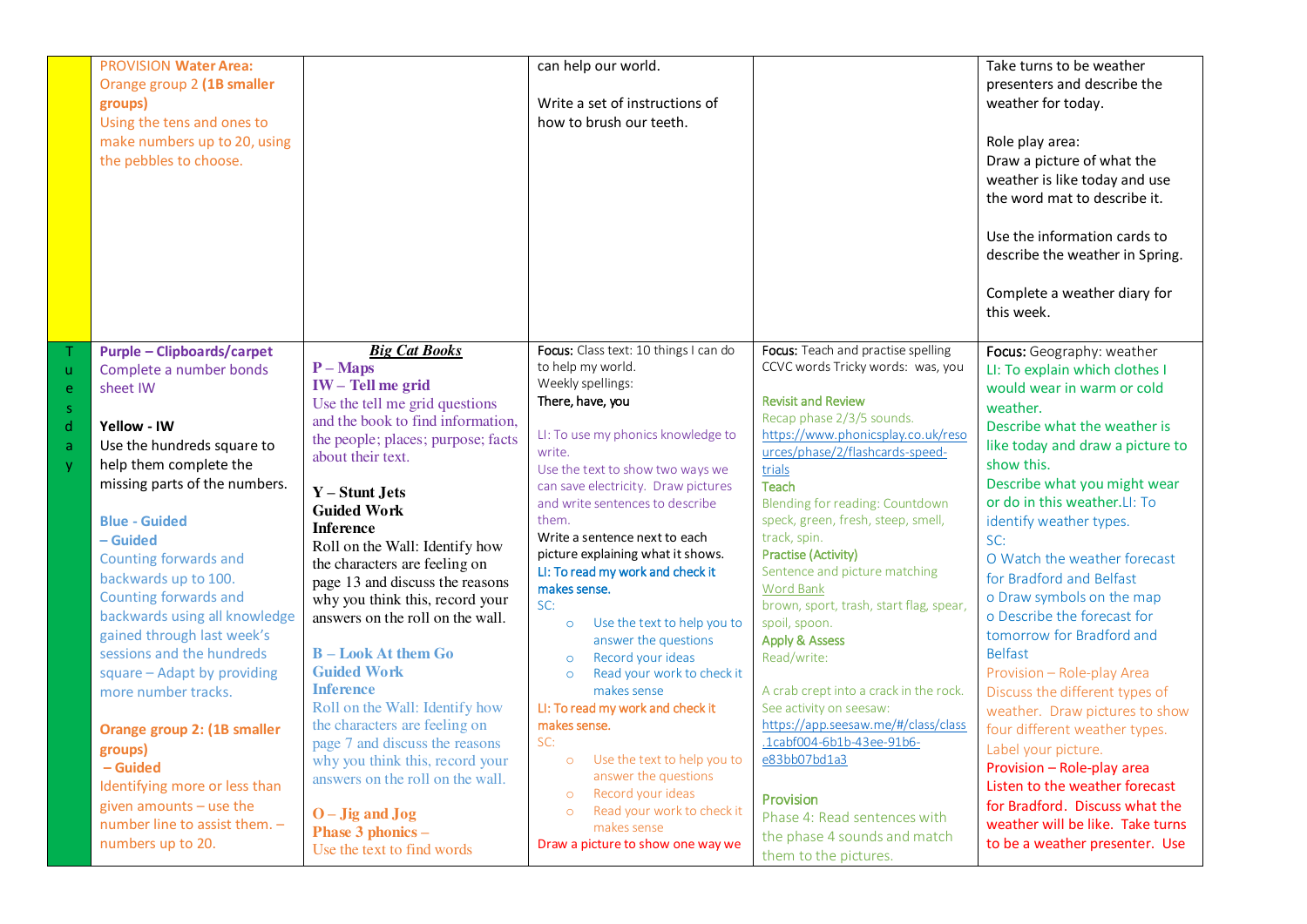|                                                                                               | <b>Red - Provision</b><br>Choose a number pebble from<br>1-20 and then use the animal<br>counters/sea shells to build<br>one more than that number.<br><b>Resources:</b><br><b>Number lines laminated</b><br>Number pebbles.<br>Orange group 1: (1B smaller<br>groups)<br><b>Water Area:</b><br>Using the tens and ones to<br>make numbers up to 20, using<br>the pebbles to choose.<br>Red/Orange 1 mixed abilities<br>within water if possible.                                                                                                                  | containing the graphemes ch, sh,<br>th.<br>$R$ – Nat Did It<br>Phase 2 phonics<br>Use the booklet and decide<br>which activity to provide to the<br>children based on teacher<br>assessment.                                                                                                                                                                                                                                                                                                                                                                          | can save water. Write key words to<br>describe your picture.<br><b>Provision:</b><br>Use recyclable materials for junk<br>modelling.<br>Use the construction materials<br>to build a model of a park.<br>Draw and write about ways we<br>can help our world.<br>Write a set of instructions of<br>how to brush our teeth.                                                                                                                                                                                                                                                                                                                                                         |                                                                                                                                                                                                                                                                                                                                                                                                                                                                                                                                                                                                                           | the word mat to help you<br>describe the forecast.<br><b>Provision</b><br>Take turns to be weather<br>presenters and describe the<br>weather for today.<br>Role play area:<br>Draw a picture of what the<br>weather is like today and use<br>the word mat to describe it.<br>Use the information cards to<br>describe the weather in Spring.<br>Complete a weather diary for<br>this week.                                                                                                                                                                                                                                                  |
|-----------------------------------------------------------------------------------------------|--------------------------------------------------------------------------------------------------------------------------------------------------------------------------------------------------------------------------------------------------------------------------------------------------------------------------------------------------------------------------------------------------------------------------------------------------------------------------------------------------------------------------------------------------------------------|-----------------------------------------------------------------------------------------------------------------------------------------------------------------------------------------------------------------------------------------------------------------------------------------------------------------------------------------------------------------------------------------------------------------------------------------------------------------------------------------------------------------------------------------------------------------------|-----------------------------------------------------------------------------------------------------------------------------------------------------------------------------------------------------------------------------------------------------------------------------------------------------------------------------------------------------------------------------------------------------------------------------------------------------------------------------------------------------------------------------------------------------------------------------------------------------------------------------------------------------------------------------------|---------------------------------------------------------------------------------------------------------------------------------------------------------------------------------------------------------------------------------------------------------------------------------------------------------------------------------------------------------------------------------------------------------------------------------------------------------------------------------------------------------------------------------------------------------------------------------------------------------------------------|---------------------------------------------------------------------------------------------------------------------------------------------------------------------------------------------------------------------------------------------------------------------------------------------------------------------------------------------------------------------------------------------------------------------------------------------------------------------------------------------------------------------------------------------------------------------------------------------------------------------------------------------|
| W<br>e<br>$\mathsf{d}$<br>n<br>ė<br>$\bar{\mathbf{S}}$<br>$\mathsf{d}$<br>$\overline{a}$<br>y | <b>Purple - Guided</b><br>Look at the difference<br>representations of amounts<br>and identify which one is<br>bigger, smaller and then order<br>from greatest to smallest, then<br>repeat from smallest to<br>greatest.<br>Yellow - Guided<br>Look at the different<br>representations of numbers<br>and identify what each is<br>representing, label with the<br>correct number.<br>Challenge: Order them from<br>smallest to greatest.<br><b>Blue - Povision</b><br>Choose a number pebble from<br>1-20 and then use the animal<br>counters/sea shells to build | <b>Big Cat Books</b><br>P - Maps - Guided<br>Making comparisons<br>Use the ven diagram and the text<br>to identify key differences<br>between old maps and new<br>maps.<br><b>Y</b> – Stunt Jets – Provision<br>Select a choosing of their own<br>type of aeroplane and follow the<br>instructions from that page to<br>make it<br><b>B</b> – Look At them Go<br><b>Phonics</b><br>Phase 4 developing – Read the<br>simple sentence and then draw a<br>picture to show their<br>comprehension.<br>$O - J$ ig and $J$ og:<br>Phase 4 phonics review in<br>phonics area | Focus: sentence structure<br>LI: To use plural nouns.<br>Follow the rule for adding s or es to<br>the words below to make them<br>plural.<br>LI: To use plural nouns.<br>Play the board game with a partner.<br>Roll the dice and move your counter<br>along the words.<br>Add the plural for the word you land<br>on by writing it under the singular<br>word.<br>Modified<br>LI: To use plurals.<br>Read the words for a singular<br>animal, then add the plural words<br>under the pictures that show two<br>animals.<br>LI: To use plurals.<br>Look at the cards showing singular<br>and plural animals and read the<br>words.<br>Match the singular words to the<br>plurals. | Focus Teach and practise spelling<br>CCVC words Tricky words: was, you<br><b>Revisit and Review</b><br>Recap phase 2/3/5 sounds.<br>https://www.phonicsplay.co.uk/reso<br>urces/phase/2/flashcards-speed-<br>trials<br><b>Teach</b><br>Teach reading tricky words said, so<br>and went<br>Blending for reading: spark, bring,<br>crash, bleed, creep, brown, clown,<br>cream.<br>Practise (Activity)<br>Play the game: Swap shop<br>tilt, tuft, tusk damp, bust.<br><b>Apply &amp; Assess</b><br>Read/write:<br>Write the sentence:<br>Did a shark ever jump off a tree?<br>Is the moon green?<br>See activity on seesaw: | Focus: Geography: weather<br>LI: To explain which clothes I<br>would wear in warm or cold<br>weather.<br>Provision - Creative area<br>Look at the pictures of different<br>environments and sort the<br>clothes according to which<br>environment they would suit<br>best. Look at the information<br>about activities for different<br>weather types. Draw a picture<br>to show an activity you might<br>do.<br>LI: To explain which clothes I<br>would wear in warm or cold<br>weather.<br>Provision - Role-play area<br>Look at the different weather<br>types and match the pictures of<br>different clothes you would<br>wear in them. |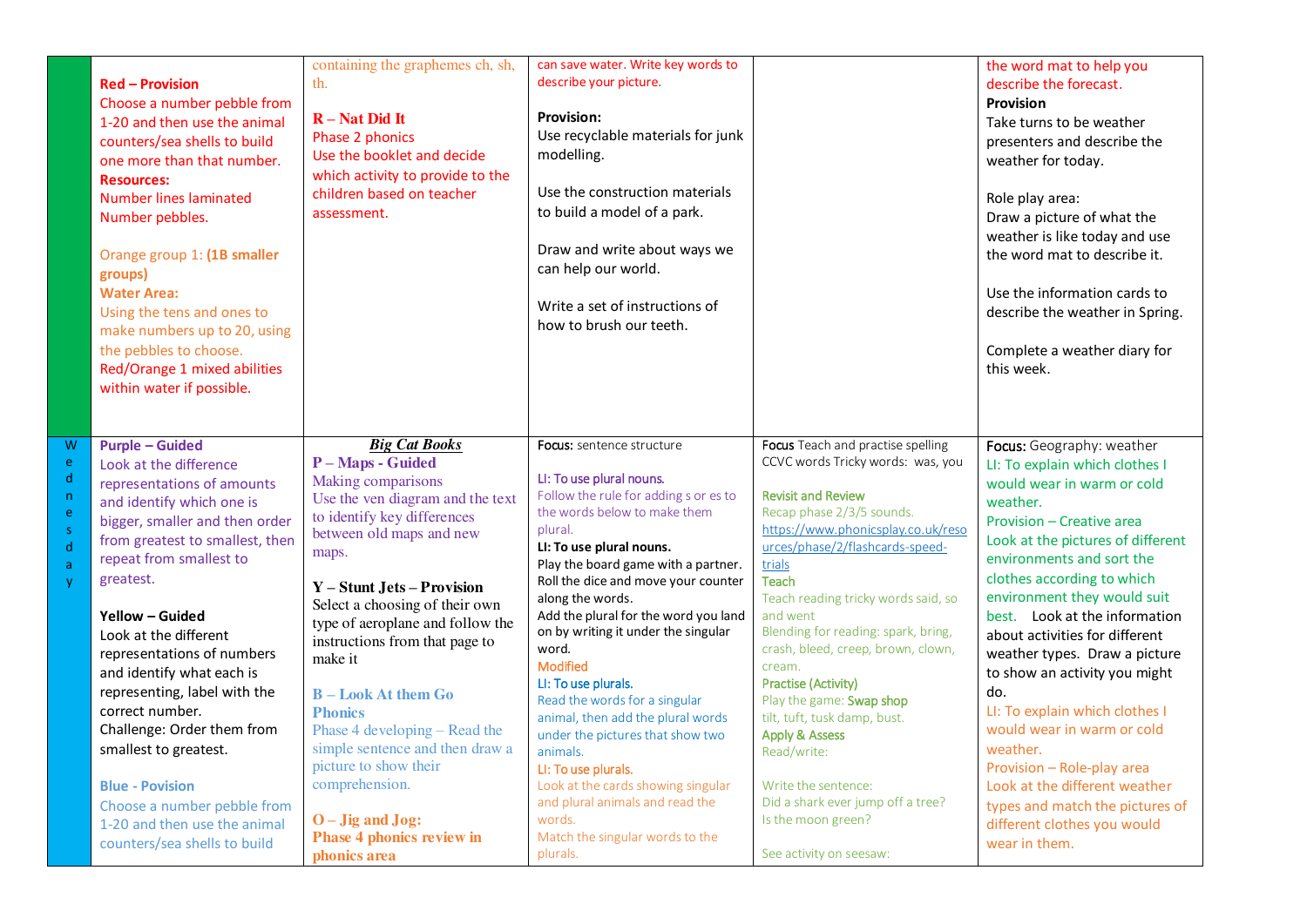|                                                        | one more than that number.<br><b>Orange - Group 1</b><br>IW<br>Identifying one more and one<br>less than 10.<br>Orange - group 2<br>Using the tens and ones to<br>make numbers up to 20, using<br>the pebbles to choose.<br><b>Red - Creative area</b><br>Finger painting up to 30 using<br>dots using a large A3 sheet. | Read the simple phase 4<br>sentences and use their reading<br>knowledge to match this to the<br>correct picture.<br>$R - Nat Did It$<br><b>R4P</b> - Use the reading area to<br>read for pleasure and then<br>complete a book review   | LI: To use my phonics knowledge to<br>write.<br>SC:<br>Listen to the question<br>$\circ$<br>Discuss your answer<br>$\circ$<br>Record your ideas<br>$\circ$<br><b>Provision:</b><br>Use recyclable materials for junk<br>modelling.<br>Use the construction materials<br>to build a model of a park.<br>Draw and write about ways we<br>can help our world.<br>Write a set of instructions of<br>how to brush our teeth. | https://app.seesaw.me/#/class/class<br>.1cabf004-6b1b-43ee-91b6-<br>e83bb07bd1a3<br>Provision<br>Phase 4 words buried treasure<br>game.                                                                                                                                              | LI: To identify weather types.<br>(GW)<br>SC:<br>Watch the weather<br>$\circ$<br>forecast for Bradford<br>and Belfast<br><b>Identify Bradford and</b><br>$\circ$<br>Belfast on the map<br>Describe what the<br>$\circ$<br>weather will be like<br>tomorrow<br><b>Provision</b><br>Take turns to be weather<br>presenters and describe the<br>weather for today.<br>Role play area:<br>Draw a picture of what the<br>weather is like today and use<br>the word mat to describe it.<br>Use the information cards to<br>describe the weather in Spring.<br>Complete a weather diary for<br>this week. |
|--------------------------------------------------------|--------------------------------------------------------------------------------------------------------------------------------------------------------------------------------------------------------------------------------------------------------------------------------------------------------------------------|----------------------------------------------------------------------------------------------------------------------------------------------------------------------------------------------------------------------------------------|-------------------------------------------------------------------------------------------------------------------------------------------------------------------------------------------------------------------------------------------------------------------------------------------------------------------------------------------------------------------------------------------------------------------------|--------------------------------------------------------------------------------------------------------------------------------------------------------------------------------------------------------------------------------------------------------------------------------------|----------------------------------------------------------------------------------------------------------------------------------------------------------------------------------------------------------------------------------------------------------------------------------------------------------------------------------------------------------------------------------------------------------------------------------------------------------------------------------------------------------------------------------------------------------------------------------------------------|
| $\top$<br>$\mathsf{h}$<br>ū<br>$\mathbf{r}$<br>$\sf S$ | <b>Purple - Maths Area - Chilli</b><br>Challenge - PY mixed ability<br>Yellow - Chilli Challenge - PY<br><b>Mixed Ability</b>                                                                                                                                                                                            | <b>Big Cat Books</b><br>$P-Maps$<br><b>R4P</b> - Use the reading area to<br>read for pleasure and then<br>complete a book review                                                                                                       | <b>Focus:</b> sentence structure<br>Independent<br>Tricky words dominoes<br>Read the phase 5 tricky words and<br>work with a partner to match                                                                                                                                                                                                                                                                           | Focus: Teach and practise spelling<br>CCVC words Tricky words: was, you<br><b>Revisit and Review</b><br>Recap phase 2/3/5 sounds.<br>https://www.phonicsplay.co.uk/reso                                                                                                              | PPA-RE/PSHE                                                                                                                                                                                                                                                                                                                                                                                                                                                                                                                                                                                        |
| d<br>a<br><b>y</b>                                     | <b>Blue - Provision Guided</b><br><b>Orange 1 - Provision Guided</b><br>Use the numbers line to<br>identify the missing numbers<br>from 1-30. Complete the<br>missing number line.<br>Orange 2-Guided                                                                                                                    | $Y -$ Stunt Jets<br>Phase 4 – phonics based<br>activity<br>Use the blast of game board and<br>work in pairs to roll the dice,<br>then read the word you land on.<br><b>B</b> – Look At them Go<br><b>Phonics area – Phase 3 review</b> | dominoes. Match all the words to<br>complete the activity<br><b>Modified</b><br>Writing area - Read the words and<br>use the magnetic letters to make<br>them. Spell the word correctly on<br>the line, and use the words to write<br>your own sentences.                                                                                                                                                               | urces/phase/2/flashcards-speed-<br>trials<br><b>Teach</b><br>Teach reading tricky words said, so<br>and went<br>Blending for reading CVCC words,<br>extending CVC words to CVCC<br>words: bend, mend, hump, bent,<br>tent.<br>Practise (Activity)<br>Play the <b>Buried Treasure</b> |                                                                                                                                                                                                                                                                                                                                                                                                                                                                                                                                                                                                    |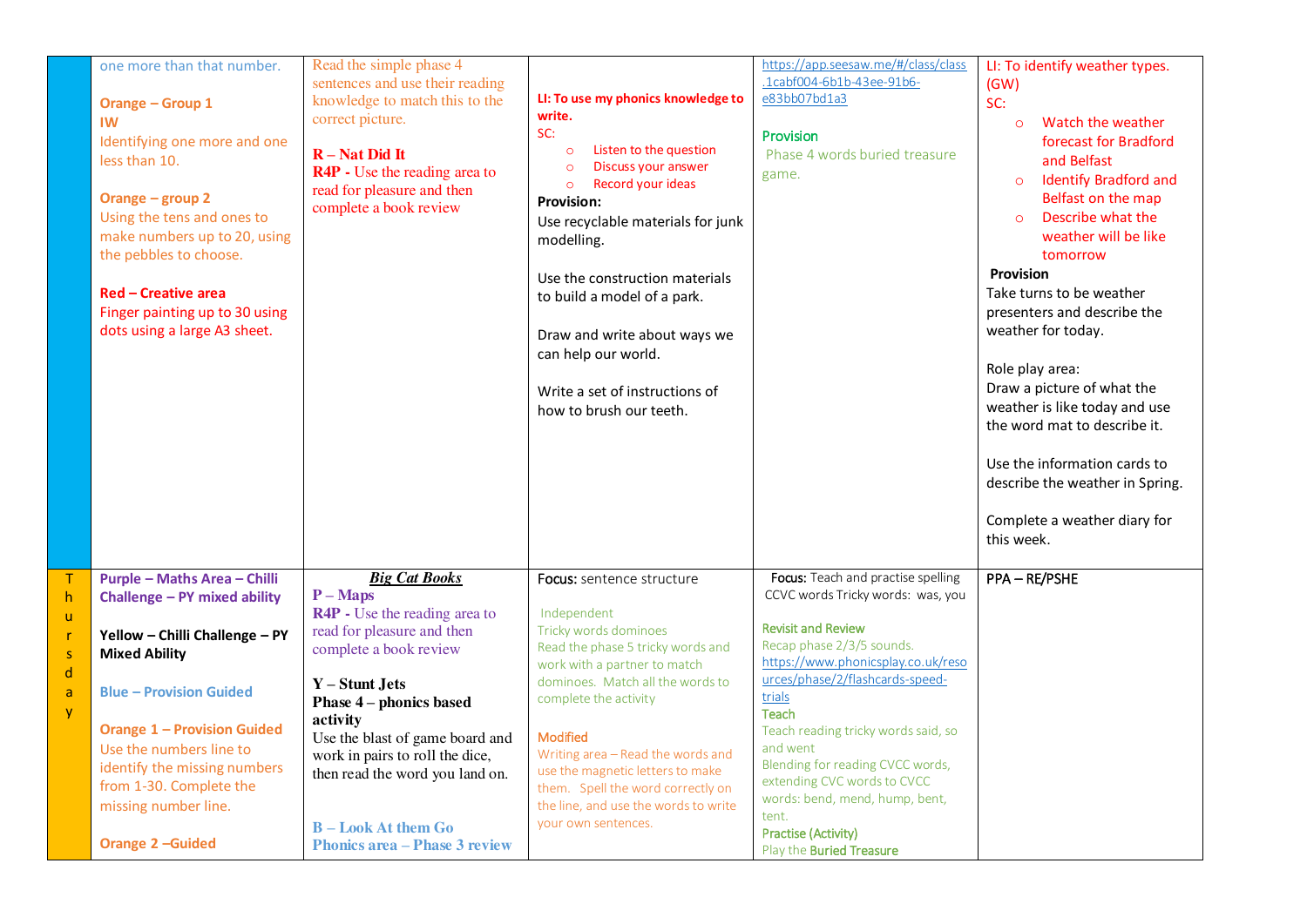|                                         | Choose different flash cards<br>from the mastery pile and<br>work with the teacher/TA to<br>resolve them.<br>$Red - IN$<br>Choose a number pebble from<br>1-20 and then use the animal<br>counters/sea shells to build<br>one more than that number.<br><b>Or</b><br>Use the lily pad activity.                                                        | $O-Jig$ and $Jog$<br><b>Phase 3 phonics</b><br>$R - Nat Did It$<br>Phase 2 phonics | Carpet area - independent<br>Make the Phase 2 tricky word using<br>playdough and magnetic letters.<br>Trace, then write the word.<br>Activities accessible on seesaw:<br>https://app.seesaw.me/#/activities/li<br>brary?my library<br><b>Provision:</b><br>Read the high frequency words,<br>make them using magnetic<br>letters and use them in a<br>sentence.                                                                                                                                                                                                                                                          | game.<br><b>Apply &amp; Assess</b><br>The frog jumps in the pond and<br>swims off.<br>Have you seen a trail left by a snail?<br>See activity on seeaw:<br>https://app.seesaw.me/#/class/class<br>.1cabf004-6b1b-43ee-91b6-<br>e83bb07bd1a3<br>Provision<br>Phase 4 words buried treasure<br>game.                                                                                                                                                                                                                                               |           |
|-----------------------------------------|--------------------------------------------------------------------------------------------------------------------------------------------------------------------------------------------------------------------------------------------------------------------------------------------------------------------------------------------------------|------------------------------------------------------------------------------------|--------------------------------------------------------------------------------------------------------------------------------------------------------------------------------------------------------------------------------------------------------------------------------------------------------------------------------------------------------------------------------------------------------------------------------------------------------------------------------------------------------------------------------------------------------------------------------------------------------------------------|-------------------------------------------------------------------------------------------------------------------------------------------------------------------------------------------------------------------------------------------------------------------------------------------------------------------------------------------------------------------------------------------------------------------------------------------------------------------------------------------------------------------------------------------------|-----------|
| ri<br>$\mathsf{d}$<br>$\mathsf{a}$<br>y | Purple -<br>Using a hundreds square, and<br>then activity cards, pick a card<br>and then identify more or less<br>of the number shown.<br>Yellow - IW - Challenge<br>Number Bonds work to 20<br><b>Blue - Provision Guided</b><br>Number Bonds work to 10<br><b>Orange - Provision Guided</b><br>Number Bonds work to 10<br>Red - IW<br>Pre-Bonds to 5 | High frequency word testing                                                        | Focus: high frequency word work<br>Read the words and use them in<br>a sentence. Work with a partner<br>to check that the words have<br>been spelt correctly and the<br>sentence makes sense. Use a<br>conjunction to extend the<br>sentences.<br><b>Modified</b><br>Writing area - independent<br>LI: To write sentences that makes<br>sense.<br>Practise reading and spelling high<br>frequency words. Use the<br>read/cover/write sheets to support.<br>Creative area - independent<br>Look at the pictures and identify the<br>words. Choose the correct<br>letters/sounds to complete the<br>spelling of the words. | Focus: recap weekly sounds<br>Recap phase 2/3/5 sounds.<br>https://www.phonicsplay.co.uk/reso<br>urces/phase/2/flashcards-speed-<br>trials<br>Access the website below: Review of<br>all sounds.<br>https://www.phonicsplay.co.uk/reso<br>urces/phase/5/flashcards-speed-trials<br>Read the Tricky words:<br>https://www.phonicsplay.co.uk/reso<br>urces/phase/5/tricky-word-trucks<br>Practise using the words: he, she,<br>me, we, be in sentences.<br>Read the words:<br>https://wordwall.net/resour<br>ce/9992361/english/phase-<br>4-words | <b>DT</b> |